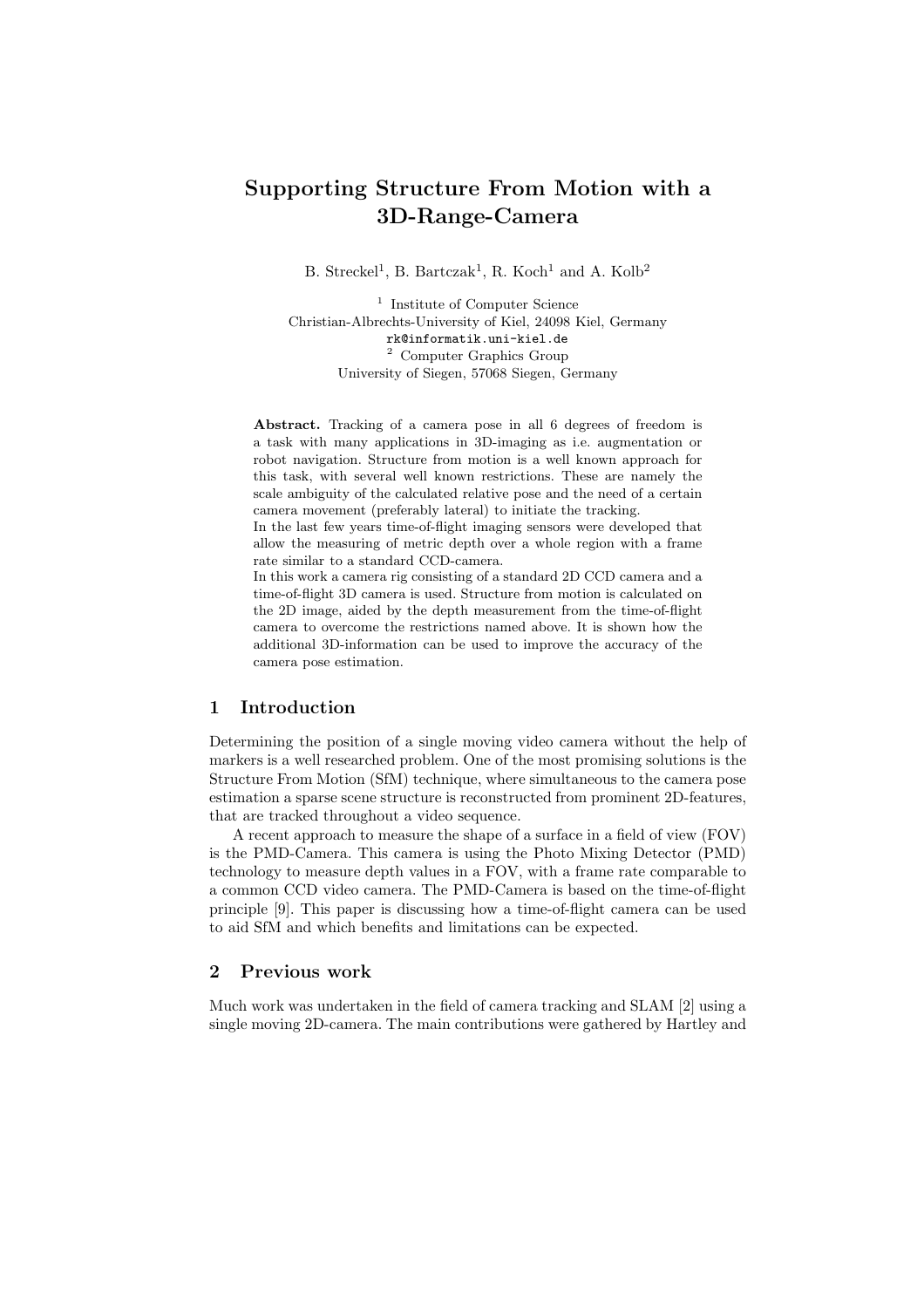Zissermann in [3], a profound overview was given by Lepetit and Fua in [10]. There was also much research done in the field of 3D-imaging based on the time-of-flight principle [15][7].

Using the depth images of a time-of-flight camera to improve camera tracking in 6 degrees of freedom is a fairly new idea and is based on the work of Prasad et al. [12]. There a low resolution 3D-imaging sensor is combined with a conventional high resolution 2D-CCD. The pixel correspondence is assured by an optical image multiplier which is delivering the same optical information to both measuring devices. The high resolution image information of this device enables SfM calculation aided by a known corresponding depth.

#### 2.1 Structure from Motion

The basic idea of SfM is discussed in [11], where a single camera is moved in a static scene and simultaneously the camera position is tracked and a sparse 3D-model of the scene is generated. This method works in realtime [4] without any prior knowledge of the scene, especially without knowing the scene depth.

There are approaches where already depth information is used to aid the SfM task. Koeser et al. [5] i.e. create a scene model in an offline phase. This model is used to generate 3D-points in the online phase, where the camera pose can be estimated in realtime.

There are restrictions in the SfM approach, that limit its usability for certain applications as i.e. robot navigation. One restriction is the necessity of an initial camera movement to be able to start the tracking. A lateral movement leads to better initialization results than a forward movement. In addition the camera pose and scene structure is computed "up to scale", which means that all gathered distances are scaled with an arbitrary factor.

Based on only SfM navigation a robot would have to start moving without knowing anything about its surrounding and also would be unable to detect the real metric distance to an obstacle in its way. In addition the direction for a common robot movement is forward. This is an ill posed problem for the standard SfM approach.

## 2.2 Photo Mixing Detector (PMD) Technology

The time-of-flight technique measures the metric distance to an object. Modulated light is sent out, reflected by the object and received by an appropriate detector. By sampling and correlating the incoming optical signal with a reference signal it is possible to calculate the time-of-flight for the light ray. Knowing the time, it is easy to calculate the distance the light covered from sending to receiving and thus the distance of the reflecting object.

The PMD technology uses the time-of-flight principle to measure the depth over a whole FOV [15]. The scene is illuminated by LEDs sending out modulated near infrared light. The light is reflected by all visible objects and received by an image sensor, that is comparable to a CMOS chip of a common digital camera.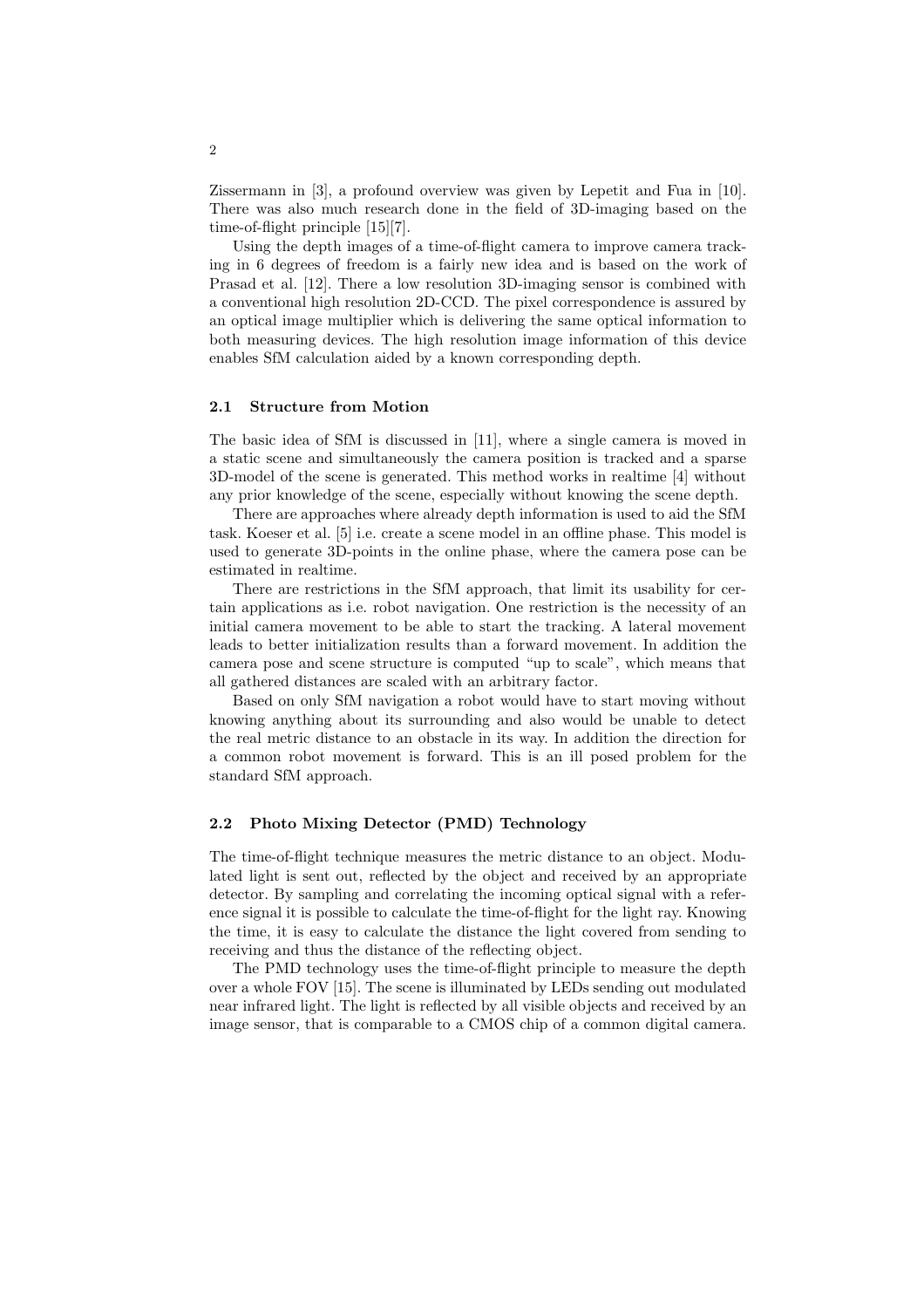Also the manufacturing corresponds to the standard CMOS manufacturing process. This allows a very economic production of the device. Due to an automatic suppression of background light the sensor can be used for indoor as well as for outdoor scenes, which is a strong precondition for mobile robot navigation.

Current devices provide a resolution of  $64 \times 48$  with active background light suppression, the maximum FOV is 40°. The restriction in the FOV is due to the necessity of a bright active illumination of the measured scene. The camera frame rate is 25 Hz and the modulation frequency is 20 MHz, resulting in an unambiguous range of  $7.5m$ .

#### 2.3 Camera setup and test sequences

The performance increase of SfM with 3D-imaging was measured on simulated image sequences as well as on real camera data.

The real image sequences were generated using a rig of a high resolution 2D camera rigidly fixed to a low resolution PMD-camera, figure 1 shows the setup. We used a PMD-camera from PMD-Tech [7], based on the technology described in section 2.2, with a resolution of  $64\times48$  and a horizontal FOV of only 23.1<sup>°</sup>. The 2D camera was a standard CCD-camera with a resolution of 1024×768 and a horizontal FOV of 42.3◦ . The alignment of the cameras assured that the FOV of the PDM-camera was completely covered by the 2D camera. For calibrating the rig we used the Bouguet calibration toolbox  $[1]$  similar to Kolb et al. in  $[6]$ . With this calibration the depth data was mapped to the 2D-image, an image pair is shown in figure 1. In recent publications the accuracy of the PMD-camera was evaluated [8] and the measured depth values were calibrated [6]. The results from these publications were used to get well calibrated depth data with known uncertainty.

For the real image sequence no ground truth information is available, so it is necessary to evaluate the pose tracking performance also on synthetic data, where we are able to quantify the estimation results. The simulated 2D-images have a resolution of  $1024\times768$  and a FOV of 80 $^{\circ}$ , the depth images have a resolution of 64×48 pixel and a FOV of 40◦ . Image pairs from the simulated sequence are shown in figure 2. We use the results of [8] to simulate depth noise for the synthetic PMD-images.



Fig. 1. 2D/3D-camera rig with image pair, PMD-image mapped to match 2D-image.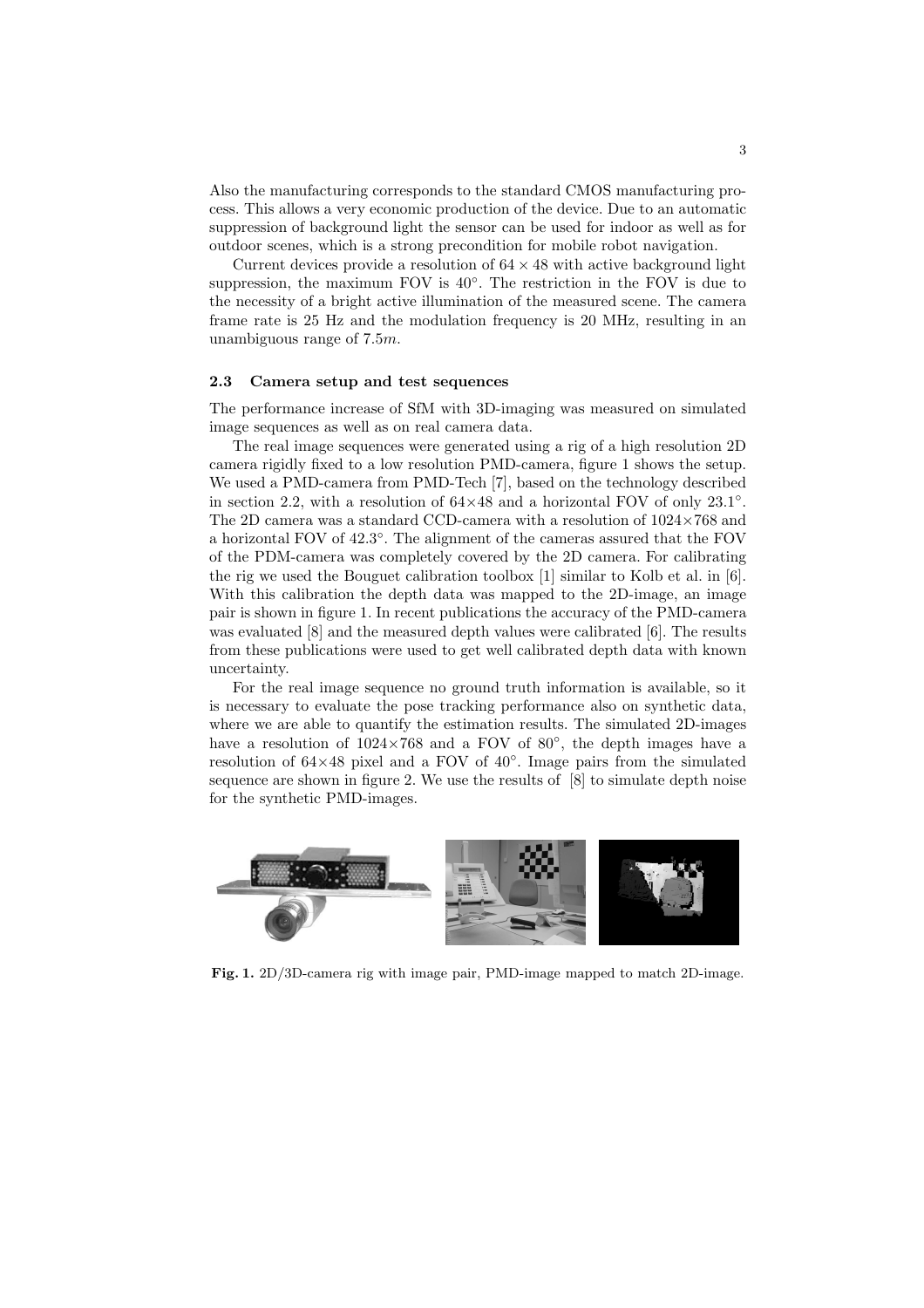## 3 Using depth information for camera tracking

The usage of metric depth images for camera pose estimation has three main advantages:

- The camera poses can be estimated in a metric coordinate system.
- The camera pose estimation starts from the first frame, no initial movement is necessary (see section 3.1).
- The camera pose estimation is improved by using the additional depth information.

How these improvements are achieved is described in the following sections.

#### 3.1 Metric pose estimation from the first image

Traditional SfM camera tracking always needs two images for initialization. These images must provide an adequate baseline in order to triangulate 3Dpoints with the necessary accuracy. Movements parallel to the optical axis are ill conditioned for small FOV cameras, a stable triangulation of 3D points can hardly be achieved. An initial sideways camera movement is mandatory.

With additional metric depth information available it is possible to estimate metric 3D scene points and to establish a metric coordinate system for a single camera image. The coordinate system has its point of origin in the first camera center and the cameras optical axis is at zero rotation. Tracking can start from the first frame without an initial camera movement.

To facilitate tracking we estimate covariances for the 3D-points. The standard deviation of the PMD-depth data was measured by Kuhnert et al. in [8] as

$$
\sigma_z = 2.734 * 10^{-3}d^2 + 2.867 * 10^{-3}d - 4.230 * 10^{-4},
$$

d is the measured depth in meters. The standard deviation in x and y direction is influenced by the 2D feature tracking accuracy. In this work the KLT-cornertracker [13] was used. Its standard deviation is given as  $\sigma_{KLT} = 0.25$  pixel. This can be back-projected to the 3D-point by

$$
\sigma_x = \sigma_y = \sigma_{KLT} / f_{PMD} * d
$$

with d as above and  $f_{PMD}$  as the focal length of the PMD-camera in pixel.

Knowing the standard deviations along the three axes we are able to approximate the covariance matrix  $\Sigma_{3D}^{Cam}$  of a 3D-point X in the camera coordinate system. The transformation of  $\Sigma_{3D}^{Cam}$  into the global coordinate system  $\Sigma_{3D}^{World}$ needs the  $4 \times 4$  affine transformation matrix T, with rotation matrix  $R$  and camera center  $C$  in global coordinates.

$$
\Sigma_{3D}^{World} = T \Sigma_{3D}^{Cam} T^T \text{ with } \Sigma_{3D}^{Cam} = \begin{pmatrix} \sigma_x^2 & 0 & 0 \\ 0 & \sigma_y^2 & 0 \\ 0 & 0 & \sigma_z^2 \end{pmatrix} \text{ and } T = \begin{pmatrix} R & C \\ 0 & 0 & 0 \\ 0 & 0 & 1 \end{pmatrix}
$$

4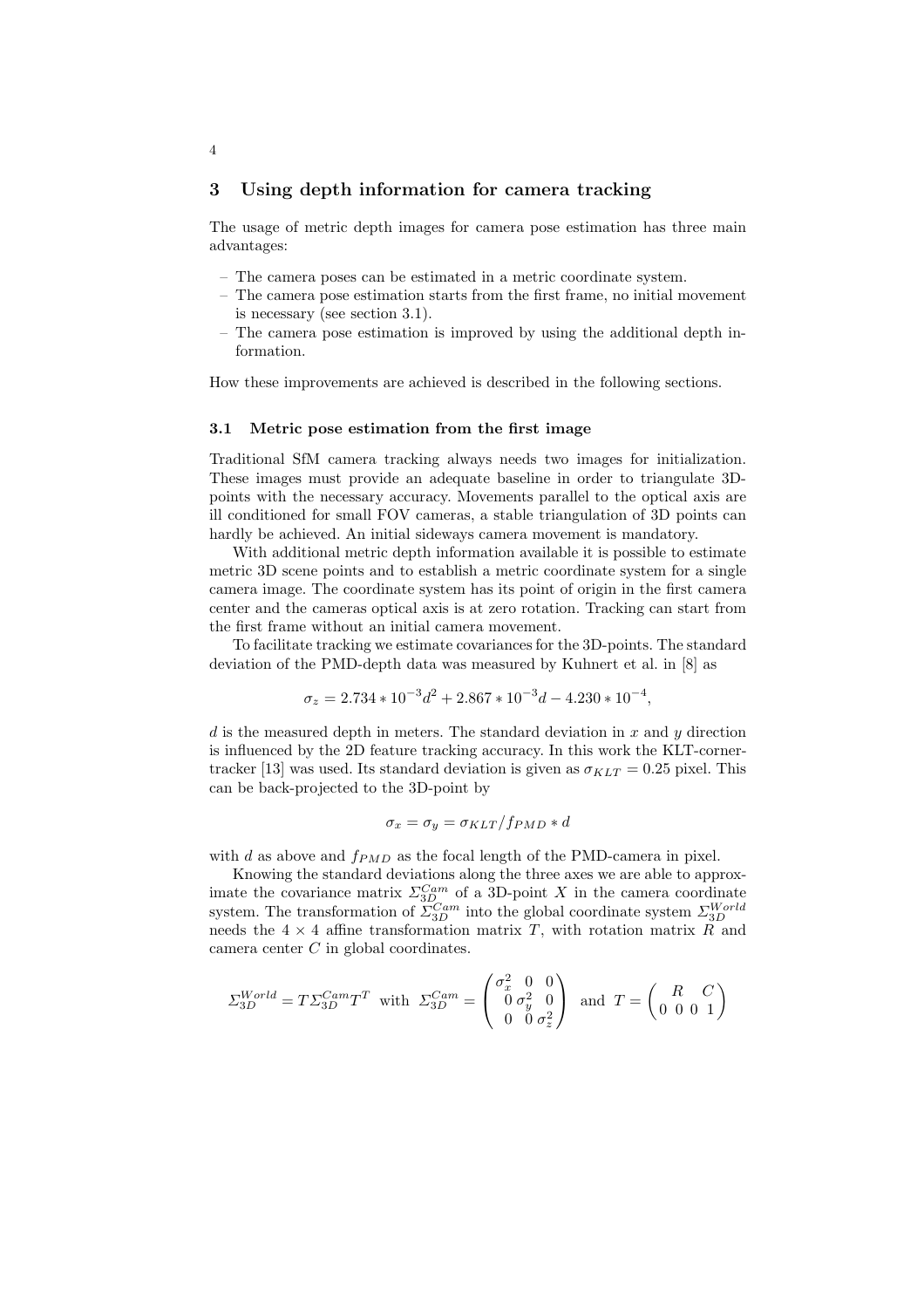#### 3.2 Pose estimation and structure update

By knowing 3D-points and a camera pose in a metric coordinate system it is now possible to estimate the camera movement for the next image in metric scale. 2D-features in the high resolution 2D-images can be tracked with high accuracy, and the 6DoF-camera pose can be estimated by a Levenberg-Marquardtminimization from the known 2D/3D-correspondences, facilitated by a RANSAC to remove outliers [3].

Knowing the pose, again 3D-points and their covariances can be estimated in the global metric coordinate system as described above. Having two instances of the same 3D-point, these can be merged with a Kalman Filter [14]. Because the 3D-point is assumed to be static and its coordinates can be measured directly, the Kalman equations can be simplified to

$$
\begin{aligned} X_{new} &= X_1 + G * (X_2 - X_1) \\ \Sigma_{X_{new}} &= (I_{3 \times 3} - G) * \Sigma_{X_1} \end{aligned} \quad \text{with} \quad G = \Sigma_{X_2} * (\Sigma_{X_1} + \Sigma_{X_2})^{-1}
$$

where  $X_{1,2}$  are the 3D-positions of the points 1 and 2,  $\Sigma_{X_{1,2}}$  are the 3×3covariance matrices of points 1 and 2.  $X_{new}$  is the new merged point and  $\Sigma_{X_{new}}$ its covariance. G is the gain matrix from the Kalman equations.

It is still possible to additionally use all SfM standard methods, i.e. triangulation of 3D-points in 2D-image parts without depth information. 3D-points can still be optimized by minimizing the back-projection error into the current 2D-image, a standard technique for SfM on 2D-images.

### 4 Results

The described method was evaluated on real as well as synthetic image sequences. The results are described in the following sections.

#### 4.1 Synthetic image sequence

To be able to calculate correct pose estimation errors a synthetic  $2D/3D$ -image sequence was used. For a description of the simulated camera setup see section 2.3, sample images are shown in figure 2. The image sequence is difficult to track for standard SfM, because it starts with a forward movement that is common i.e. for a moving robot but very disadvantageous for SfM.

The movement is starting in z-direction and the main movement is in the x-z-plane. It is overall covering  $2.1m$  in x,  $0.27m$  in y and  $2.4m$  in z, the scene is at a distance of  $4.5m$  to 7.5m for the starting image. The camera is also rotated during the movement. Figure 4 shows the camera path, the path is a closed loop of 101 images. Two sequences were generated, the first with ideal depth data despite the low spatial resolution, the second with noise added to the depth data. The  $\sigma_z$  of the noise was taken from [8].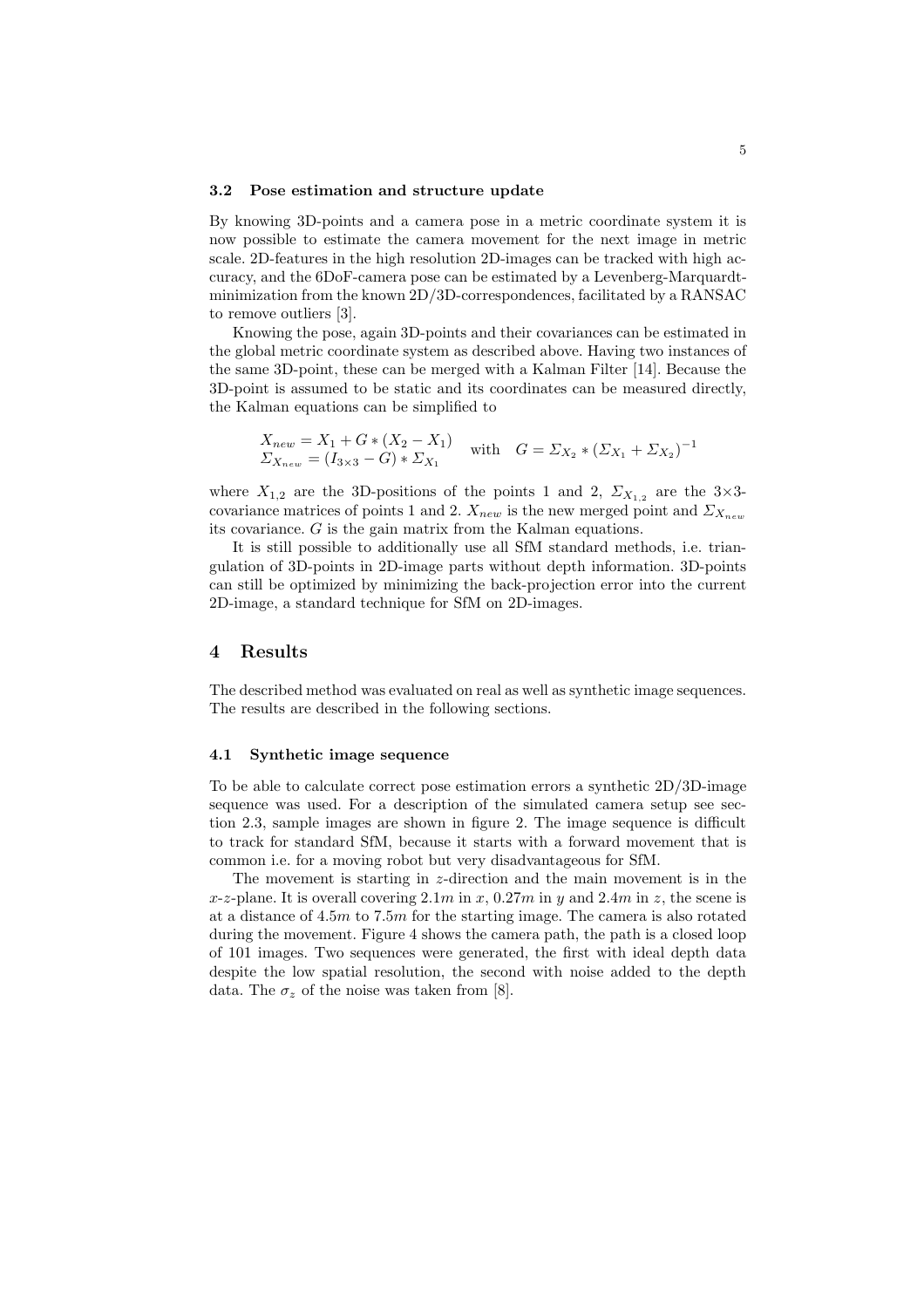

Fig. 2. synthetic 2D/3D-image pairs. Left: no noise, Right: noise added

SfM was run on these sequences evaluating three different scenarios:

- 1. 3D-points were created only from triangulation of 2D-features.
- 2. 3D-points were created only from the 3D-depth-images.
- 3. 3D-points were created from depth images as well as from 2D-triangulation, in regions where no 3D-information is available. This increases the solid angle in which known 3D-points are tracked to the FOV of the 2D-camera, while still keeping the metric initialization and the 3D-point stabilization.

For scenario 1 the whole sequence was scaled for comparison. The scale factor was calculated using the known ground truth distance for the initialization movement. In scenario 2 and 3 the estimated camera poses were not scaled or modified. The average translation and rotation errors are shown in table 1, absolute in  $m$  or degree as well as relative to the overall camera movement. The error progression over the sequences is shown in figure 3 for the ideal and noised depth data. Strong improvements are visible for scenarios 2 and 3 compared to scenario 1. Scenario 3 outperforms scenario 2 only for rotation estimation. The rotation in scenario 3 is stabilized by the higher FOV while translation estimation is worse due to the large z-errors of the triangulated points. On the sequence with the noise added, certain camera poses are estimated wrong. This does not introduce a drift, the pose estimation regenerates fast.

Please notice that in scenario 2 for the first 20 images all 3D-points are located in a solid angle of  $40^{\circ}$ , since all points are created from the narrow 3Dimage. With the sideways camera movement 3D-points are then moving out of the PMD-camera FOV and points in a larger solid angle are tracked.

Figure 4 is showing the ground truth and the estimated camera paths as a top view on the x-z-plane. In figure  $4(a)$  scenario 1 is shown. The main reason for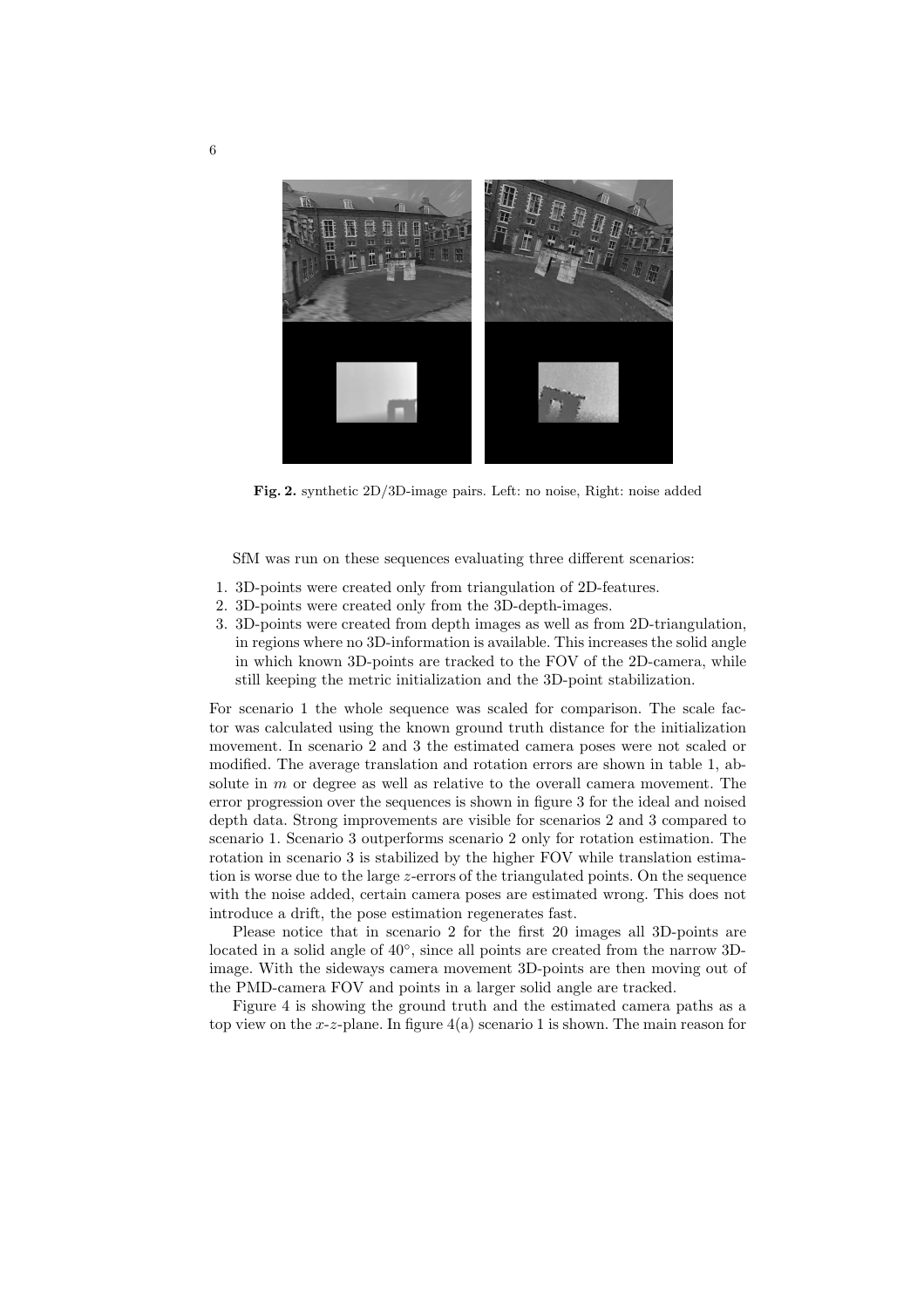

Fig. 3. Errors on synthetic sequence with (a) exact depth (b) noise on depth

the translational error is the drift that is accumulated over the whole sequence. Its origin is the initial forward movement, that provides very bad triangulation baselines. The camera path for scenario 2 is shown in figure 4(b). Here the pose estimation for the forward movement is more accurate and thus the estimation overall better resembles the ground truth data.

|                       |       | Translation Error Translation Error Rotation Error |              |
|-----------------------|-------|----------------------------------------------------|--------------|
| 1. Only 2D            | 0.29m | 10.16\%                                            | $0.77^\circ$ |
| 2. Only 3D            | 0.09m | 2.63%                                              | $0.22^\circ$ |
| 3.2D/3D               | 0.12m | $3.41\%$                                           | $0.13^\circ$ |
| 2. Only 3D with noise | 0.08m | 3.37%                                              | $0.23^\circ$ |
| 3. $2D/3D$ with noise | 0.12m | 4.30%                                              | $0.32^\circ$ |

Absolute Average Relative Average Absolute Average

Table 1. Average translation and rotation errors for synthetic sequences. The relative translation is relative to the total camera movement.

## 4.2 Real image sequence

We used the 2D/3D-camera pair from section 2.3 generate an image sequence that is again starting with a forward movement of about 30 images and is very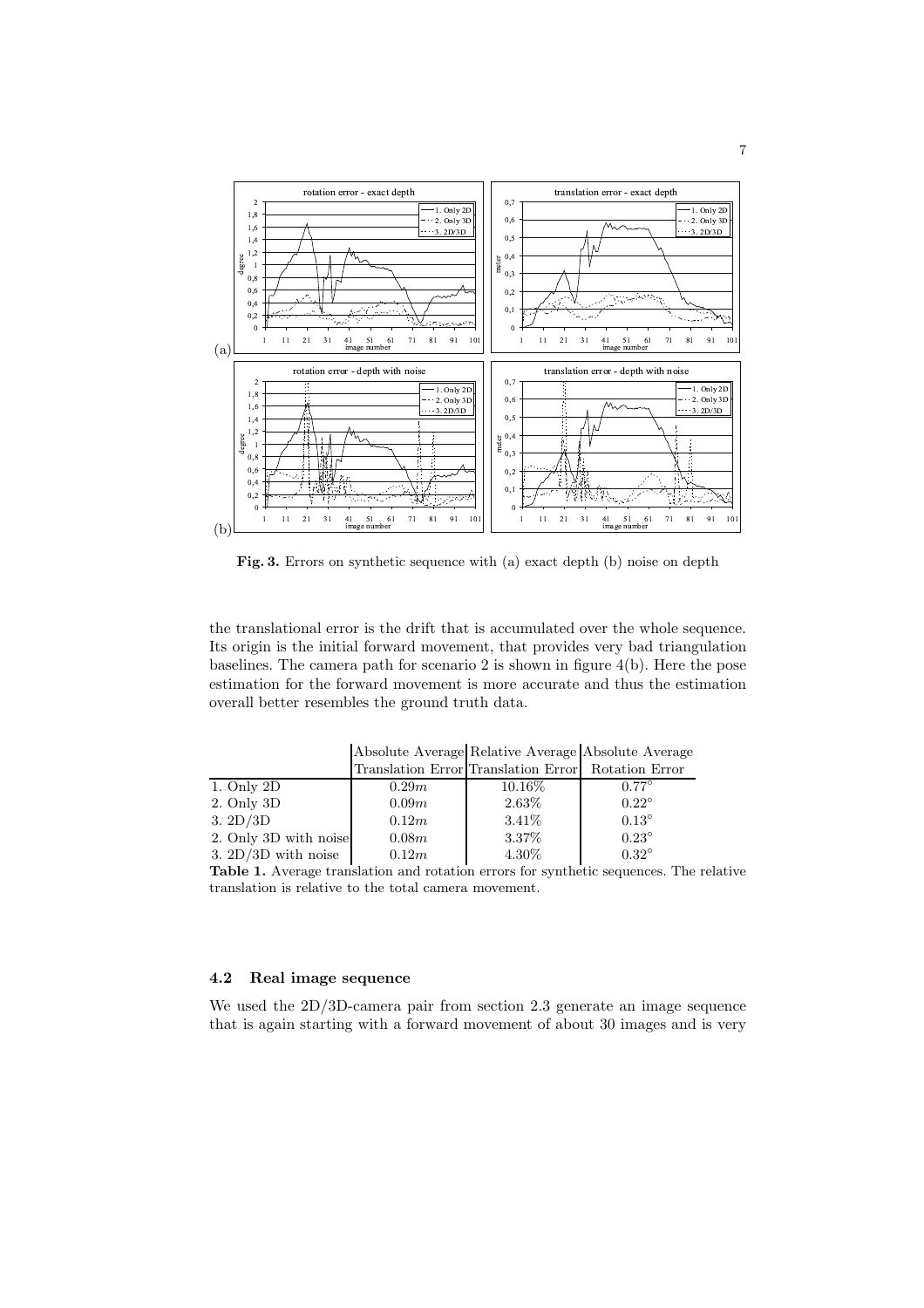

Fig. 4. Ground truth vs. estimated camera tracks on synthetic sequence without noise. (a) Scenario 1 - Only 2D (b) Scenario 2 - Only 3D

difficult for standard SfM. To be able to assess the quality on a free hand camera movement, 75 images were processed in a forward-backward-loop with a hard turn at image 75. Ideally the camera positions for forward and backward movement should correspond. The scene distance is between  $0.6m$  and  $1.1m$ , the camera movement spans  $0.24m$  in x,  $0.1m$  in y and  $0.44m$  in z direction. Some images of the processed sequence and their depth maps are shown in figure 5.

The forward movement and the small 2D-camera FOV  $(42.3^{\circ})$  make SfM on 2D-images (scenario 1) impossible. While the movement direction is estimated correctly, the moved distance is estimated very inaccurate. The baseline for triangulating 3D-points is extremely short, thus the 3D-points have high errors in z-direction. This leads to a strong drift and a fast degradation of the camera track. No convergence could be reached.

The PMD-depth data is suitable to compensate for this distance misestimation. When using the 3D-data to aid pose tracking, SfM estimates a reasonable camera track. The average translation error between identical images in forward and backward movement for scenario 3 is  $0.037m$ , the average rotation error is 2.9 ◦ . The overall performance on the real sequence is shown in figure 6. The error is small near image 75, where the forward-backward turn was just performed. Near image 1 the drift accumulated over 150 images under extremely difficult conditions. In contrast to the evaluation on synthetic data, scenario 3 slightly outperformed scenario 2 on real data, for translation as well as for rotation estimation. This was repeatable on different image sequences.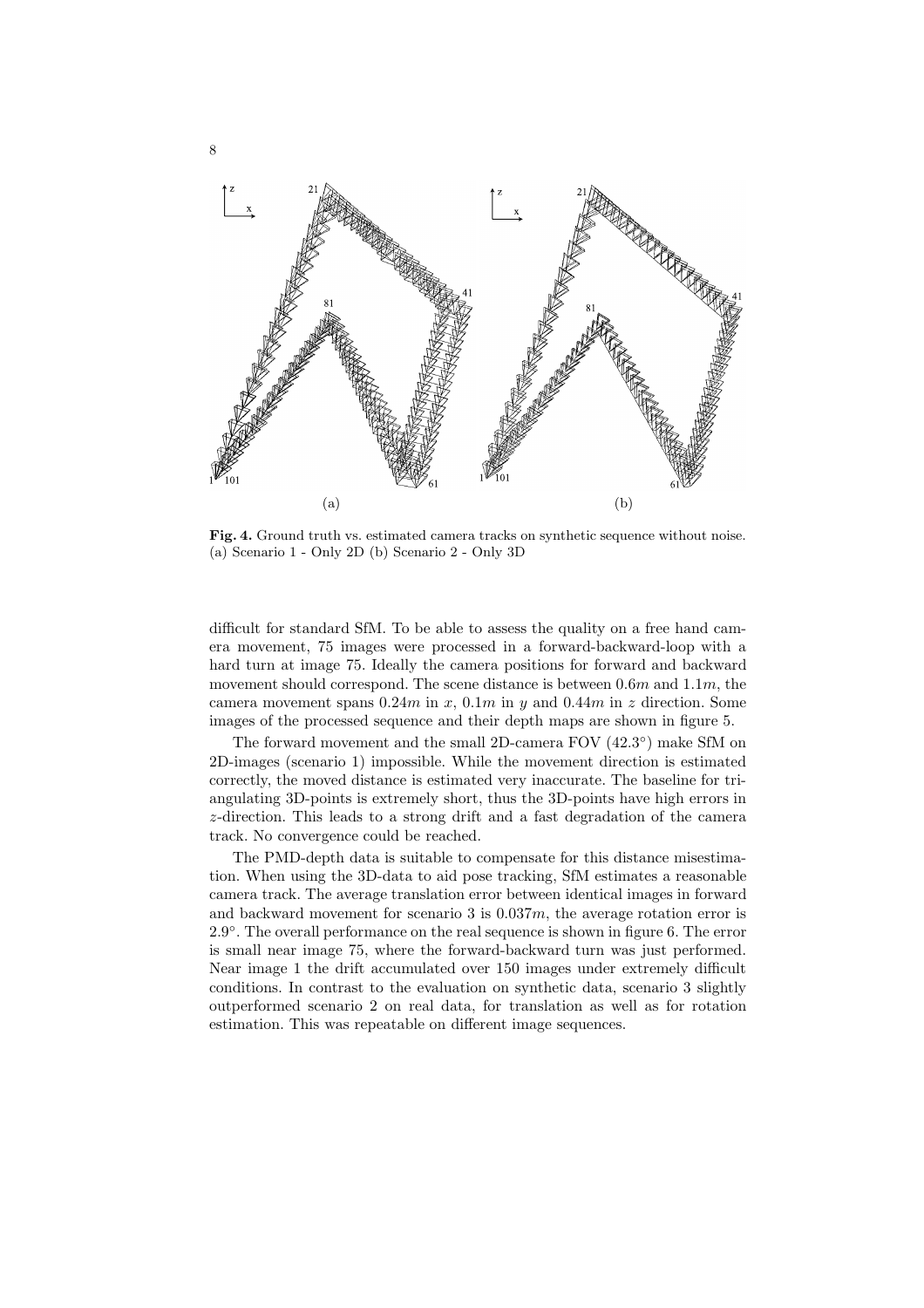

Fig. 5. 2D/3D-pairs from the real image sequence.

## 5 Conclusion

In this work it was shown how a 3D-PMD camera can be used to improve camera pose estimation with a modified SfM approach. The results show that the 3Dcamera enables a valuable improvement to the camera tracking performance. Qualitatively because the estimation can be done starting from the first image in a metric coordinate system and quantitatively by improving the accuracy of the estimated pose.

Since PMD-cameras will experience a significant price drop in the next few years when productions processes are improved, such a camera provides an in-



Fig. 6. Errors for the real image sequence. Differences between forward and backward track. Tracking on pure 2D data was impossible on this sequence.